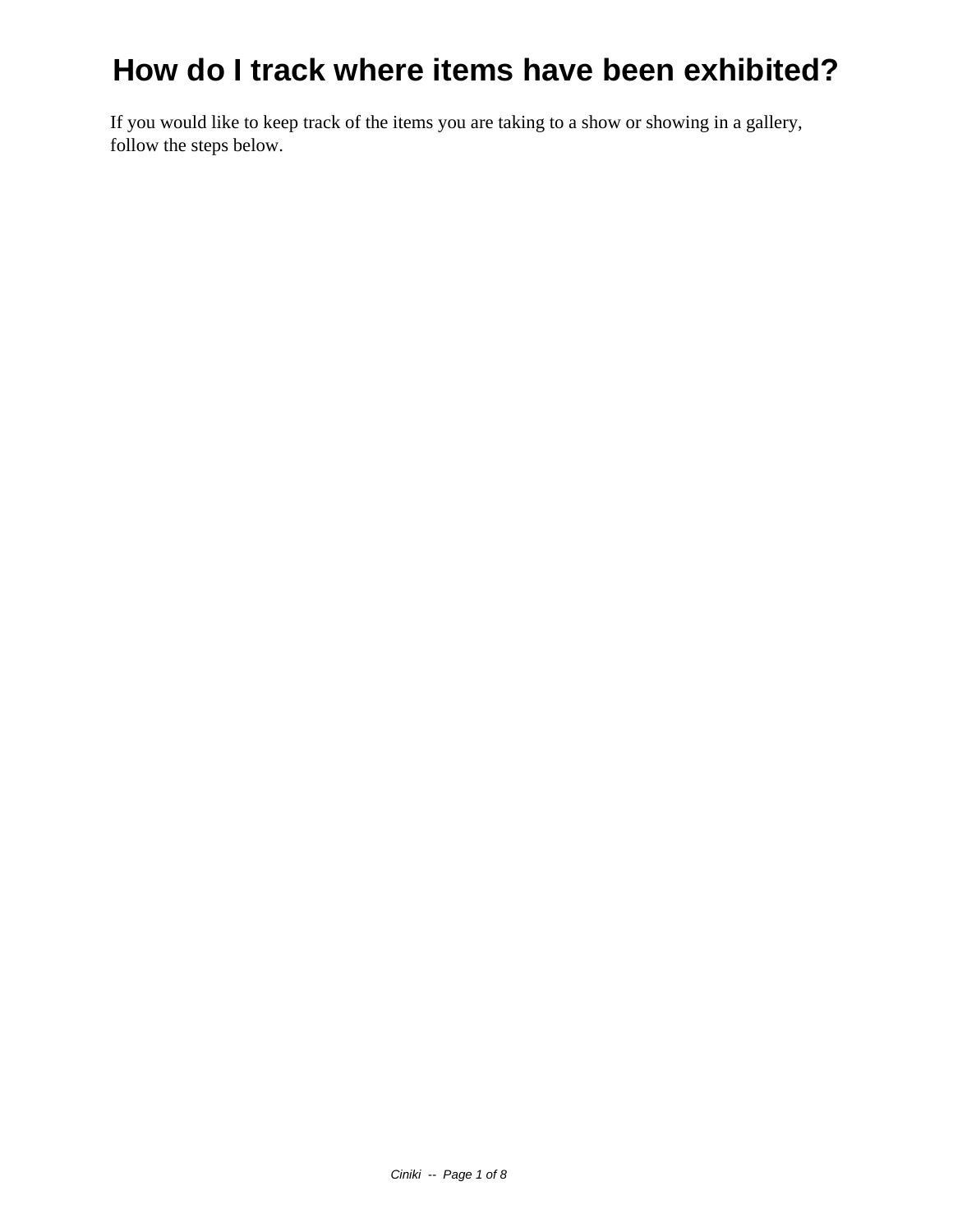#### **Step 1 of 7 - Click Home**

Click on the Home button in the top left of the Ciniki window to return to your main menu. This is the screen you see when you first login to Ciniki. If you are already at your home screen, the screen will not change.

If you are not yet logged into Ciniki, refer to: http://ciniki.com/tutorials for more information on how to log into the Ciniki Manager.

| 000                                                                                                                                                                                                                                                                                                                                                                                                                                                            | Ciniki        |      | $\begin{array}{c} \mathbf{C} \\ \mathbf{C} \\ \hline \end{array}$ |
|----------------------------------------------------------------------------------------------------------------------------------------------------------------------------------------------------------------------------------------------------------------------------------------------------------------------------------------------------------------------------------------------------------------------------------------------------------------|---------------|------|-------------------------------------------------------------------|
| $\begin{array}{c c c c} \hline \multicolumn{3}{c }{\mathbf{4}} & \multicolumn{3}{c }{\mathbf{5}}\\ \hline \multicolumn{3}{c }{\mathbf{6}} & \multicolumn{3}{c }{\mathbf{6}}\\ \hline \multicolumn{3}{c }{\mathbf{7}} & \multicolumn{3}{c }{\mathbf{8}}\\ \hline \multicolumn{3}{c }{\mathbf{8}} & \multicolumn{3}{c }{\mathbf{9}}\\ \hline \multicolumn{3}{c }{\mathbf{1}} & \multicolumn{3}{c }{\mathbf{1}}\\ \hline \multicolumn{3}{c }{\mathbf{1}} & \mult$ |               |      | $\circ$<br>Reader                                                 |
| [1] III IPN and PDT Variables Pastel Society  a - Home Eustis Art League - Home Dream Cymb - Cymbals Snowbird Art - Home A&E Adventures New tec CAD Ciniki                                                                                                                                                                                                                                                                                                     |               |      | $\sqrt{1 + \frac{1}{2}}$                                          |
| A G<br>Home Logout                                                                                                                                                                                                                                                                                                                                                                                                                                             | Ciniki Artist |      | Settings Account<br>$r_{\text{Help}}^2$                           |
|                                                                                                                                                                                                                                                                                                                                                                                                                                                                | Art Catalog   | $\,$ |                                                                   |
|                                                                                                                                                                                                                                                                                                                                                                                                                                                                | Events        | $\,$ |                                                                   |
|                                                                                                                                                                                                                                                                                                                                                                                                                                                                | Links         | $\,$ |                                                                   |
|                                                                                                                                                                                                                                                                                                                                                                                                                                                                | Information   | $\,$ |                                                                   |
|                                                                                                                                                                                                                                                                                                                                                                                                                                                                | Website       | $\,$ |                                                                   |
|                                                                                                                                                                                                                                                                                                                                                                                                                                                                |               |      |                                                                   |
|                                                                                                                                                                                                                                                                                                                                                                                                                                                                |               |      |                                                                   |
|                                                                                                                                                                                                                                                                                                                                                                                                                                                                |               |      |                                                                   |
|                                                                                                                                                                                                                                                                                                                                                                                                                                                                |               |      |                                                                   |
|                                                                                                                                                                                                                                                                                                                                                                                                                                                                |               |      |                                                                   |
|                                                                                                                                                                                                                                                                                                                                                                                                                                                                |               |      |                                                                   |
|                                                                                                                                                                                                                                                                                                                                                                                                                                                                |               |      |                                                                   |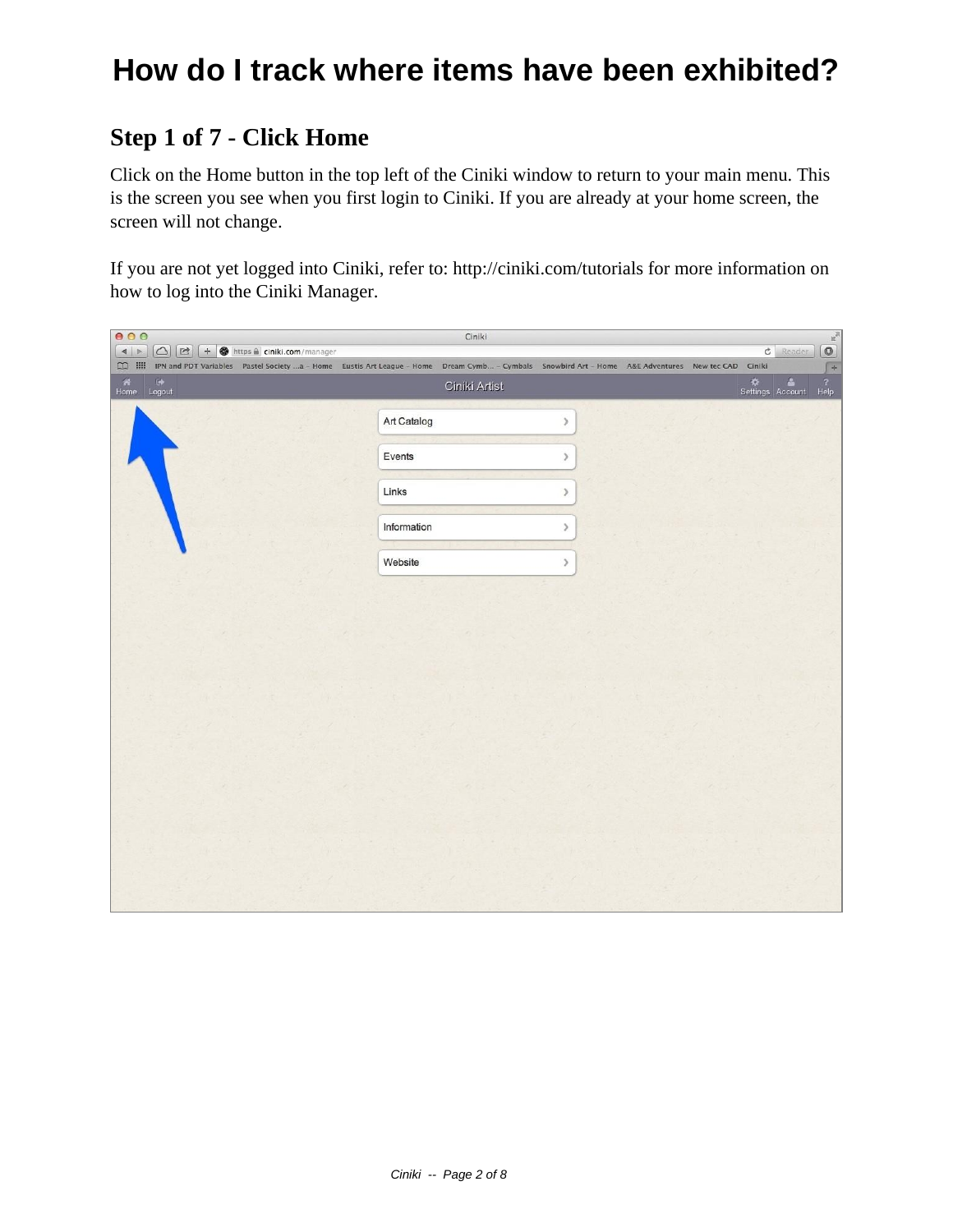### **Step 2 of 7 - Click on Art Catalog**

Open your Art Catalog.

| $\mathbb{R}^{\overline{\mathbb{N}}}$<br>000<br>Ciniki          |                     |                                                       |  |  |  |  |
|----------------------------------------------------------------|---------------------|-------------------------------------------------------|--|--|--|--|
| O + ttps a ciniki.com/manager<br>$\vert$                       |                     | $c$ Reader                                            |  |  |  |  |
| $\begin{array}{c}\n\hline\n\end{array}$ Logout<br>Home<br>Home | Ciniki Artist Demo  | Settings Account<br>$\overline{2}$<br>$\mathsf{Help}$ |  |  |  |  |
|                                                                | Art Catalog<br>$\,$ |                                                       |  |  |  |  |
|                                                                | Events<br>$\,$      |                                                       |  |  |  |  |
|                                                                | Links<br>$\,$       |                                                       |  |  |  |  |
|                                                                | Information<br>$\,$ |                                                       |  |  |  |  |
|                                                                | Website<br>$\,$     |                                                       |  |  |  |  |
|                                                                |                     |                                                       |  |  |  |  |
|                                                                |                     |                                                       |  |  |  |  |
|                                                                |                     |                                                       |  |  |  |  |
|                                                                |                     |                                                       |  |  |  |  |
|                                                                |                     |                                                       |  |  |  |  |
|                                                                |                     |                                                       |  |  |  |  |
|                                                                |                     |                                                       |  |  |  |  |
|                                                                |                     |                                                       |  |  |  |  |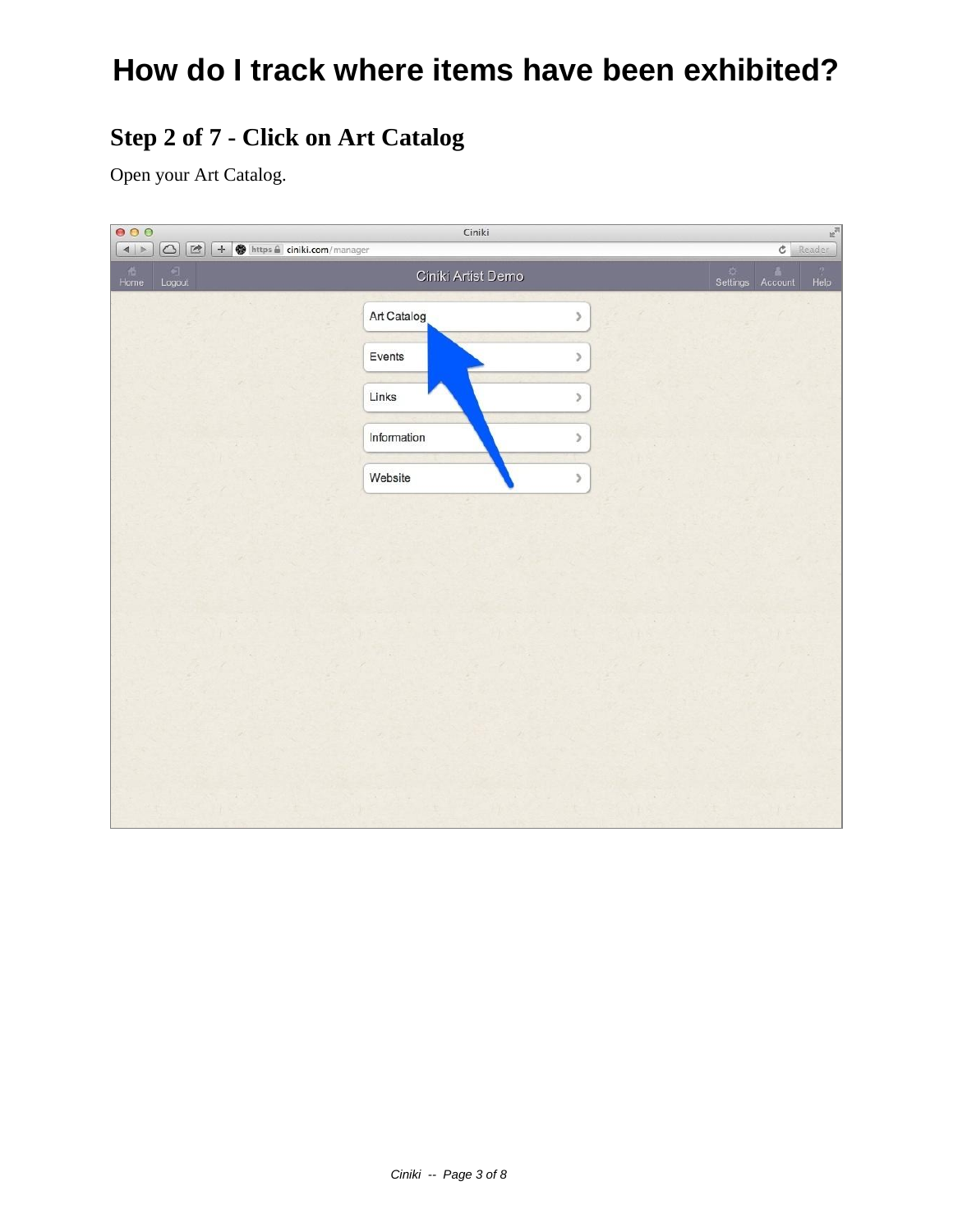### **Step 3 of 7 - Choose a category**

Open the category where the item is located that you wish to edit or skip this step if you do not have the list of categories.

| 000                              | Ciniki                                                                                                           |               |  |                             |                                             | $\mathbb{R}^{\overline{\mathbb{N}}}$ |
|----------------------------------|------------------------------------------------------------------------------------------------------------------|---------------|--|-----------------------------|---------------------------------------------|--------------------------------------|
| $\vert A \vert \geq 0$           | $\boxed{\bigcirc}$ $\boxed{\mathcal{P}}$ $\boxed{+$ $\textcircled{}}$ https $\textcircled{}}$ ciniki.com/manager |               |  |                             | $\mathfrak{S}% _{A}^{\ast}(\mathbb{R}^{N})$ | Reader                               |
| $\overbrace{\mathsf{Back}}$<br>0 | Catalog                                                                                                          |               |  | $\mathbf{\hat{x}}$<br>Tools | $rac{+}{Add}$                               | $\frac{?}{Hebp}$                     |
|                                  |                                                                                                                  |               |  |                             |                                             |                                      |
|                                  | search                                                                                                           |               |  |                             |                                             |                                      |
|                                  | Painting<br>Sculpture<br>All                                                                                     |               |  |                             |                                             |                                      |
|                                  | Categories<br>Lists<br>Exhibited<br>Media<br>Locations<br>Years                                                  |               |  |                             |                                             |                                      |
|                                  | Abstract Figures (16)                                                                                            | $\,$          |  |                             |                                             |                                      |
|                                  | Abstracts (46)                                                                                                   | $\,$          |  |                             |                                             |                                      |
|                                  | Florida Landscapes (34)                                                                                          | $\rightarrow$ |  |                             |                                             |                                      |
|                                  | Landscapes <sup>(29)</sup>                                                                                       | $\,$          |  |                             |                                             |                                      |
|                                  | Niagara Region (20)                                                                                              | $\,$          |  |                             |                                             |                                      |
|                                  | People and Portraits (5)                                                                                         | $\mathcal{P}$ |  |                             |                                             |                                      |
|                                  | Sculptures <sup>5</sup>                                                                                          | $\,$          |  |                             |                                             |                                      |
|                                  | Sold $(39)$                                                                                                      | $\lambda$     |  |                             |                                             |                                      |
|                                  | Still Life 3                                                                                                     | $\rightarrow$ |  |                             |                                             |                                      |
|                                  | Add                                                                                                              | $\rightarrow$ |  |                             |                                             |                                      |
|                                  | <b>Download</b>                                                                                                  |               |  |                             |                                             |                                      |
|                                  |                                                                                                                  |               |  |                             |                                             |                                      |
|                                  |                                                                                                                  |               |  |                             |                                             |                                      |
|                                  |                                                                                                                  |               |  |                             |                                             |                                      |
|                                  |                                                                                                                  |               |  |                             |                                             |                                      |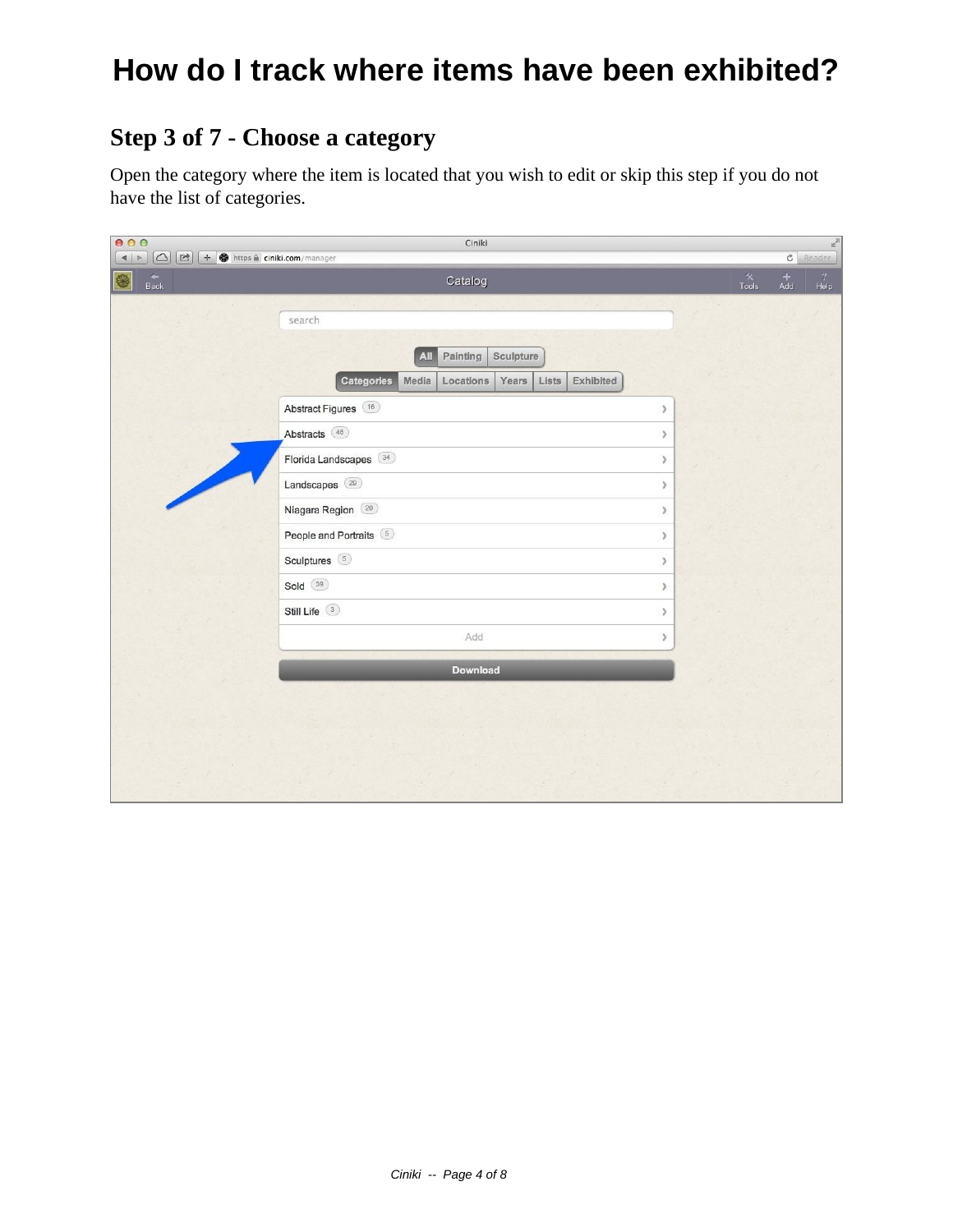### **Step 4 of 7 - Choose the item**

Choose the item to add to an exhibited list.

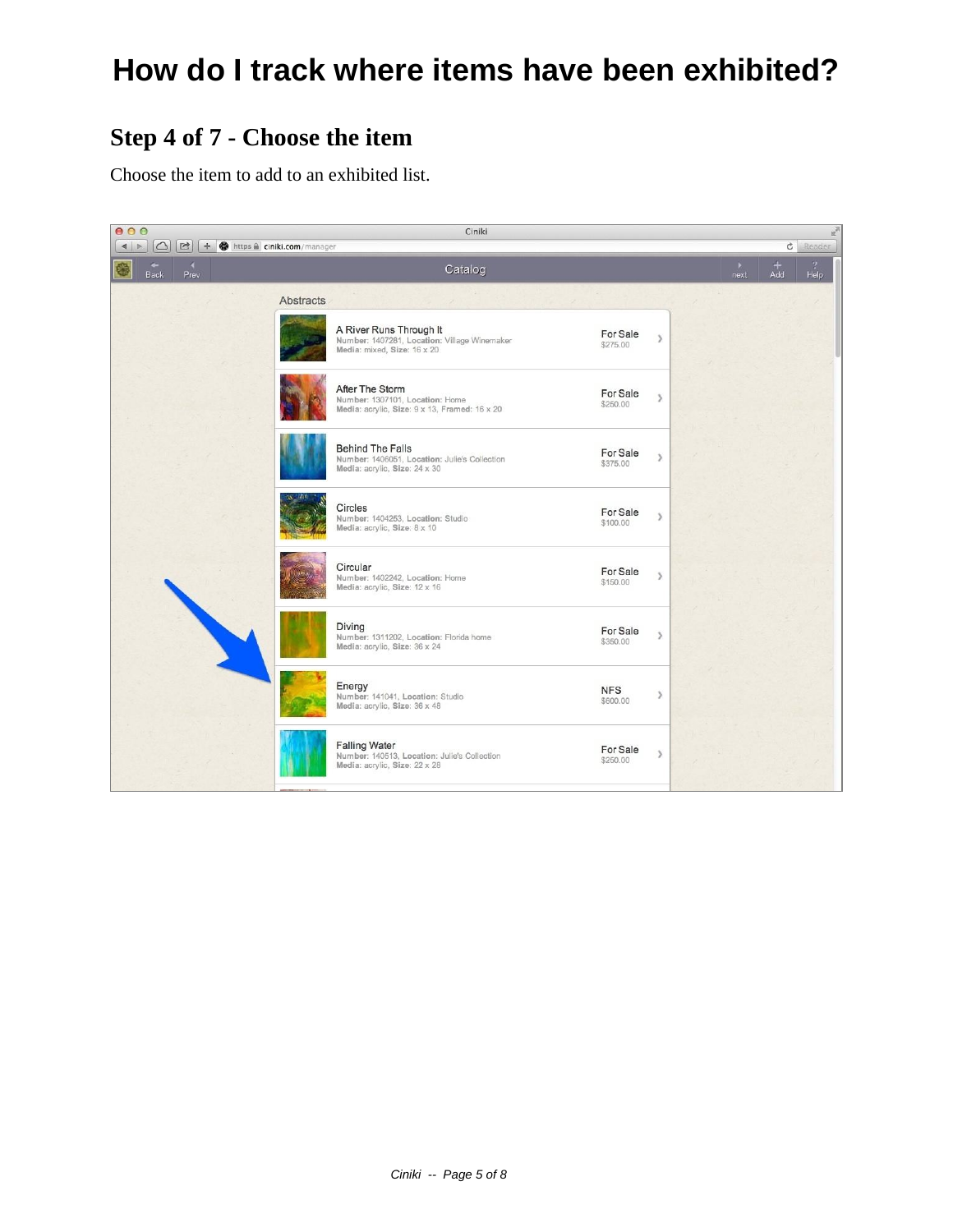### **Step 5 of 7 - Click on Add Exhibited**

| 000<br>$\frac{1}{2}$<br>Ciniki               |                                |                                      |  |                                             |                        |  |  |
|----------------------------------------------|--------------------------------|--------------------------------------|--|---------------------------------------------|------------------------|--|--|
| $\circ$<br>$\Rightarrow$<br>$\left  \right $ | + + https a ciniki.com/manager |                                      |  | $\mathfrak{S}% _{A}^{\ast}(\mathbb{R}^{N})$ | Reader                 |  |  |
| к<br>٠<br>0<br><b>Back</b><br>Prev           |                                | Art                                  |  | £<br>$E$ dit                                | $\overline{2}$<br>Help |  |  |
| Image                                        |                                | Description                          |  |                                             |                        |  |  |
|                                              |                                | Acrylic on gallery wrapped canvas.   |  |                                             |                        |  |  |
|                                              |                                | Private Information                  |  |                                             |                        |  |  |
|                                              |                                | Number 141041                        |  |                                             |                        |  |  |
|                                              |                                | Completed October 4, 2014            |  |                                             |                        |  |  |
|                                              |                                | Media acrylic                        |  |                                             |                        |  |  |
|                                              |                                | Location Studio                      |  |                                             |                        |  |  |
|                                              |                                | Lists                                |  |                                             |                        |  |  |
|                                              |                                | Exhibited                            |  |                                             |                        |  |  |
| Public Information                           |                                | Add Exhibited                        |  |                                             | $\left( \right)$       |  |  |
|                                              | Type Painting                  | Notes                                |  |                                             |                        |  |  |
|                                              | Title <b>Energy</b>            | Made with acr<br>and pouring medium. |  |                                             |                        |  |  |
|                                              | Category <b>Abstracts</b>      | Addition<br>mages                    |  |                                             |                        |  |  |
|                                              | Size 36 x 48                   | Add Additional Image                 |  |                                             | $\rightarrow$          |  |  |
| Status NFS                                   |                                | Sold to                              |  |                                             |                        |  |  |
|                                              | Price \$600.00                 | Add Sale                             |  |                                             | $\rightarrow$          |  |  |
| Website visible                              |                                | Edit                                 |  |                                             |                        |  |  |
|                                              |                                | <b>Download PDF</b>                  |  |                                             |                        |  |  |
|                                              |                                |                                      |  |                                             |                        |  |  |
|                                              |                                | <b>Delete</b>                        |  |                                             |                        |  |  |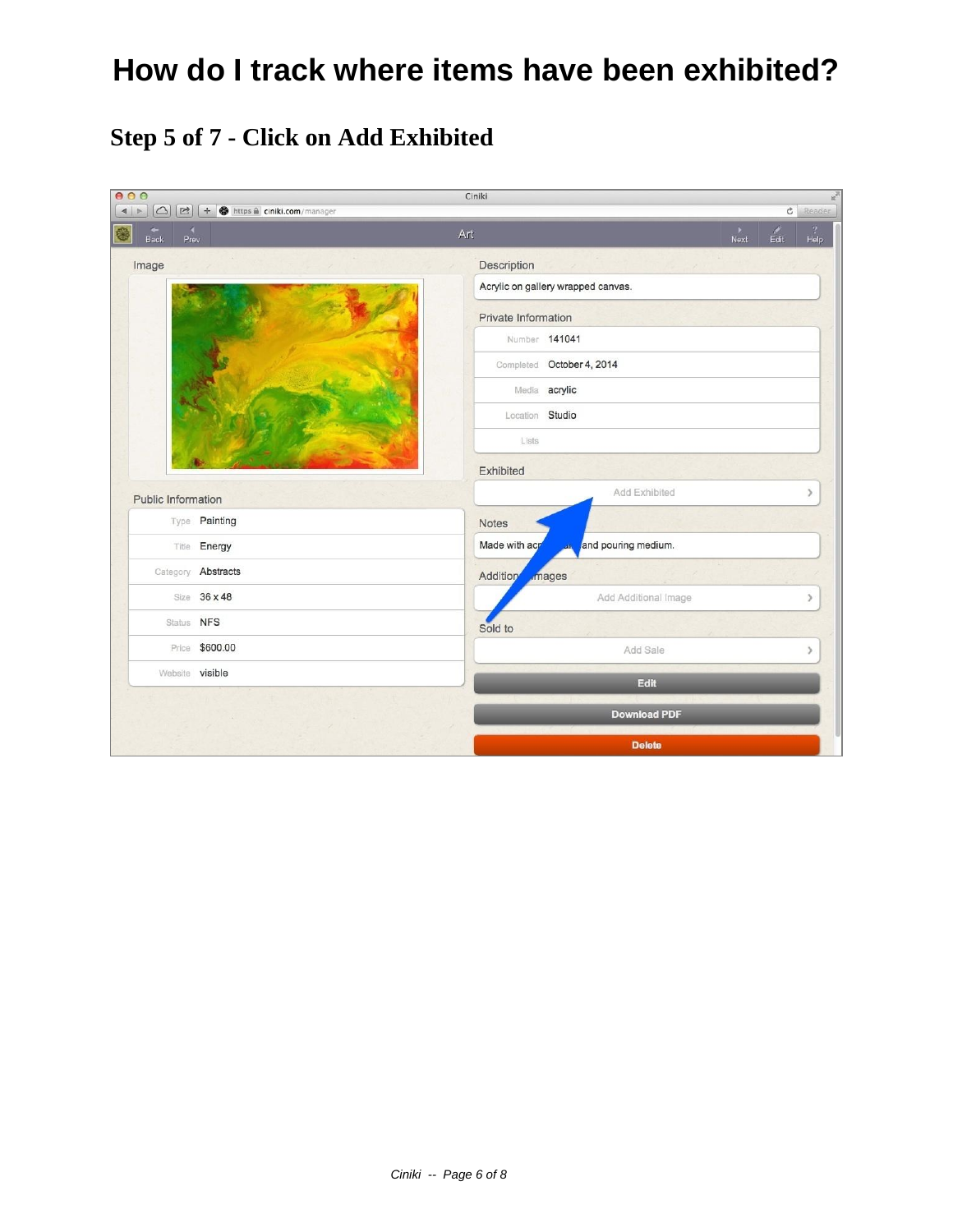#### **Step 6 of 7 - Exhibit Details**

A. The name of the place where the item was/will be exhibited. This may be the gallery name, a friends home, or anything else you would like.

- B. (optional) The number assigned by the gallery.
- C. The start date of the exhibition or showing.

D. (optional) The end date of the exhibition or showing. Leave this field blank if there is no end date.